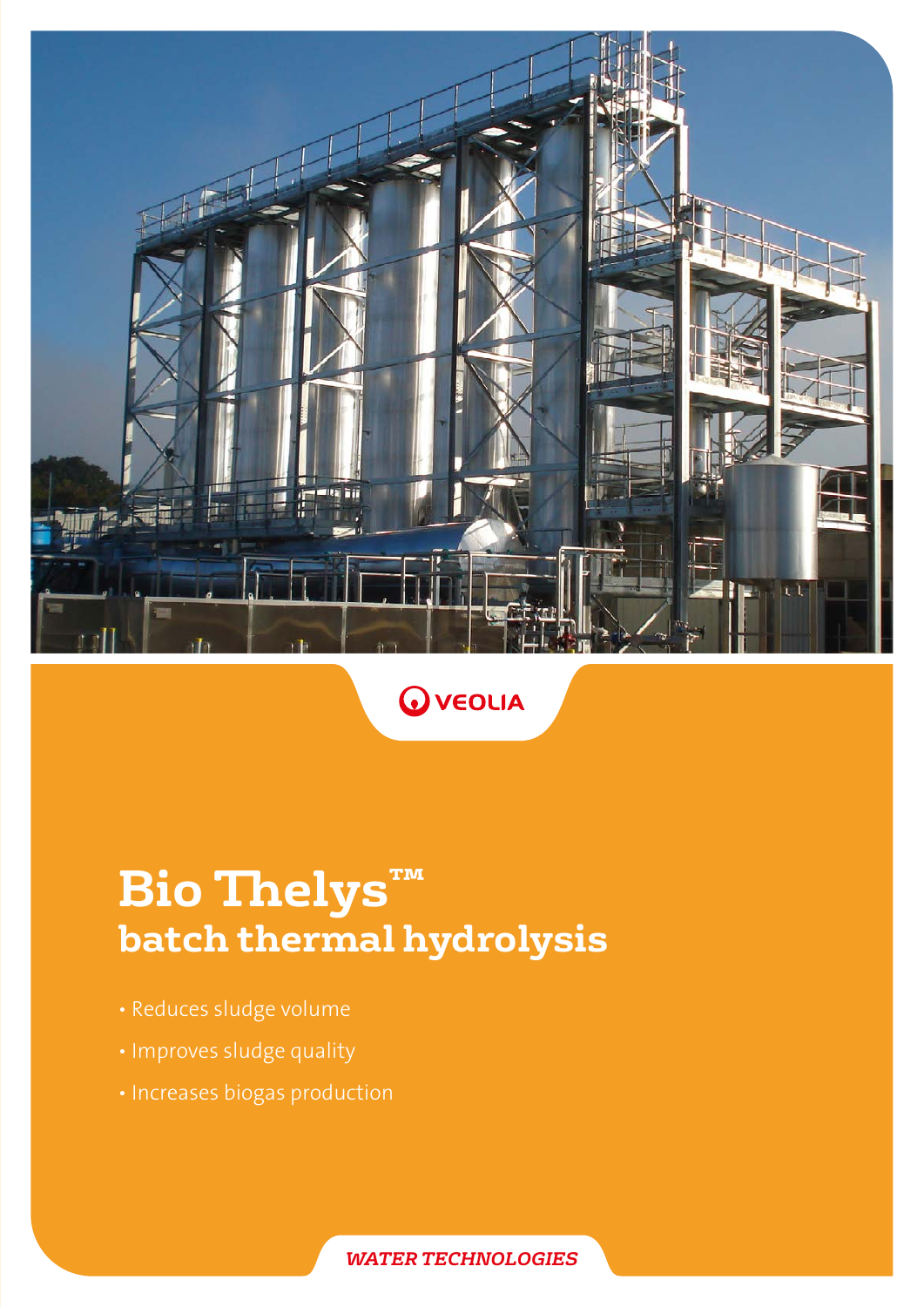Bio Thelys™ is a complete sludge reduction solution that works in batch mode, combining thermal hydrolysis and anaerobic digestion.

By coupling thermal hydrolysis with anaerobic digestion, Bio Thelys™ offers better performance than conventional digestion and optimizes sludge treatment by producing:

• 25 to 35% less dry solids

• A pasteurised digestate, for full control over sanitation hazards and safe agricultural reuse

• 30 to 50% more biogas • No odours

Bio Thelys™ handles all kinds of organic, industrial or municipal sludge and can also handle grease.



### **Operating Principle**

Dehydrated sludge first goes through a batch thermal hydrolysis phase during which steam is injected in reactors operating under specific pressure (9 bar) and temperature (165°C) conditions for approximately 30 minutes.



### **A flexible and safe solution**

- Produces a pasteurised digestate that is compliant with international standards e.g.
	- EPA class A (USA)
	- ADAS Safe Sludge Matrix (UK)

## **Other benefits**

- Reduced digester related investment for new installations
- Reduced operating costs:
	- Less sludge to remove
	- At existing installations, the digestion capacity can be increased by handling new input
- Income is generated from:
	- Either processing external input through co-digestion
	- Either selling the energy produced by co-generation or producing bio-methane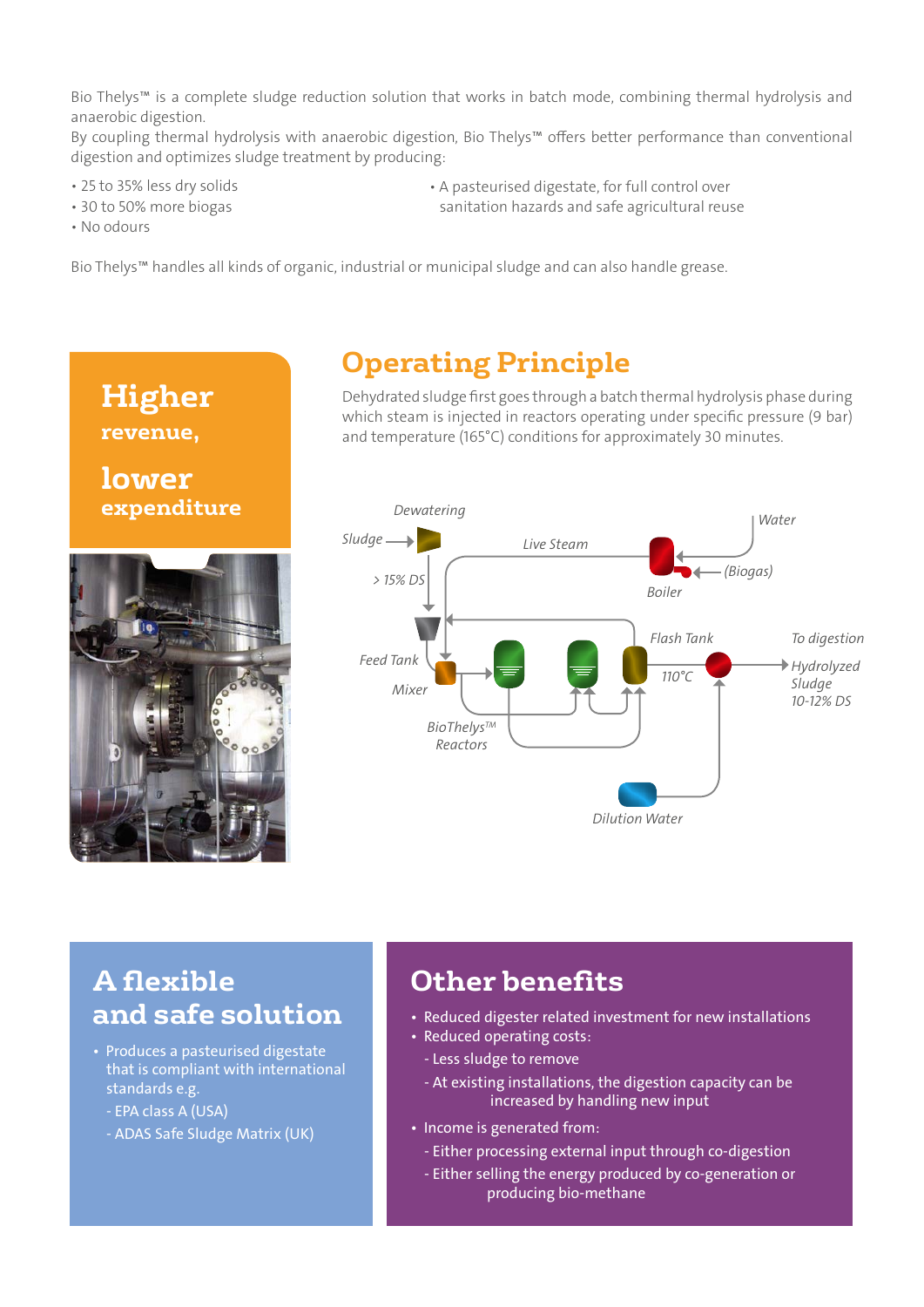# **3 configurations**

#### Lysis/Digestion (LD) Configuration



Thermal hydrolysis is performed on the whole or a part of the sludge stream prior to digestion.

This configuration reduces digester<br>
volume by a factor of 2 to 3, reduces the<br>
amount of sludge and guarantees that volume by a factor of 2 to 3, reduces the it is sanitized while increasing biogas production.

> Using the LD configuration, the throughput of an overloaded digestion plant can be doubled, thus avoiding the need to build additional digestion capacity.

#### Partial Lysis / Digestion (Partial LD) Configuration



The Hydrolysis reactor may process only the biological (secondary) sludge with corresponding enhancement on biogas production.

This configuration gives the client the greatest savings in regards to reactor capacity and steam consumption.

Using the partial LD configuration, digestion capacity of an existing installation can be increased by a factor of 2.



Thermal hydrolysis is applied to all of the digested sludge from digester 1. Then the sludge is cooled and diluted before breakdown continues in digester 2.

This is the optimum formula in energy terms as it uses less steam while producing more biogas and electricity.

It also enables the greatest reduction in the amount of sludge to be produced.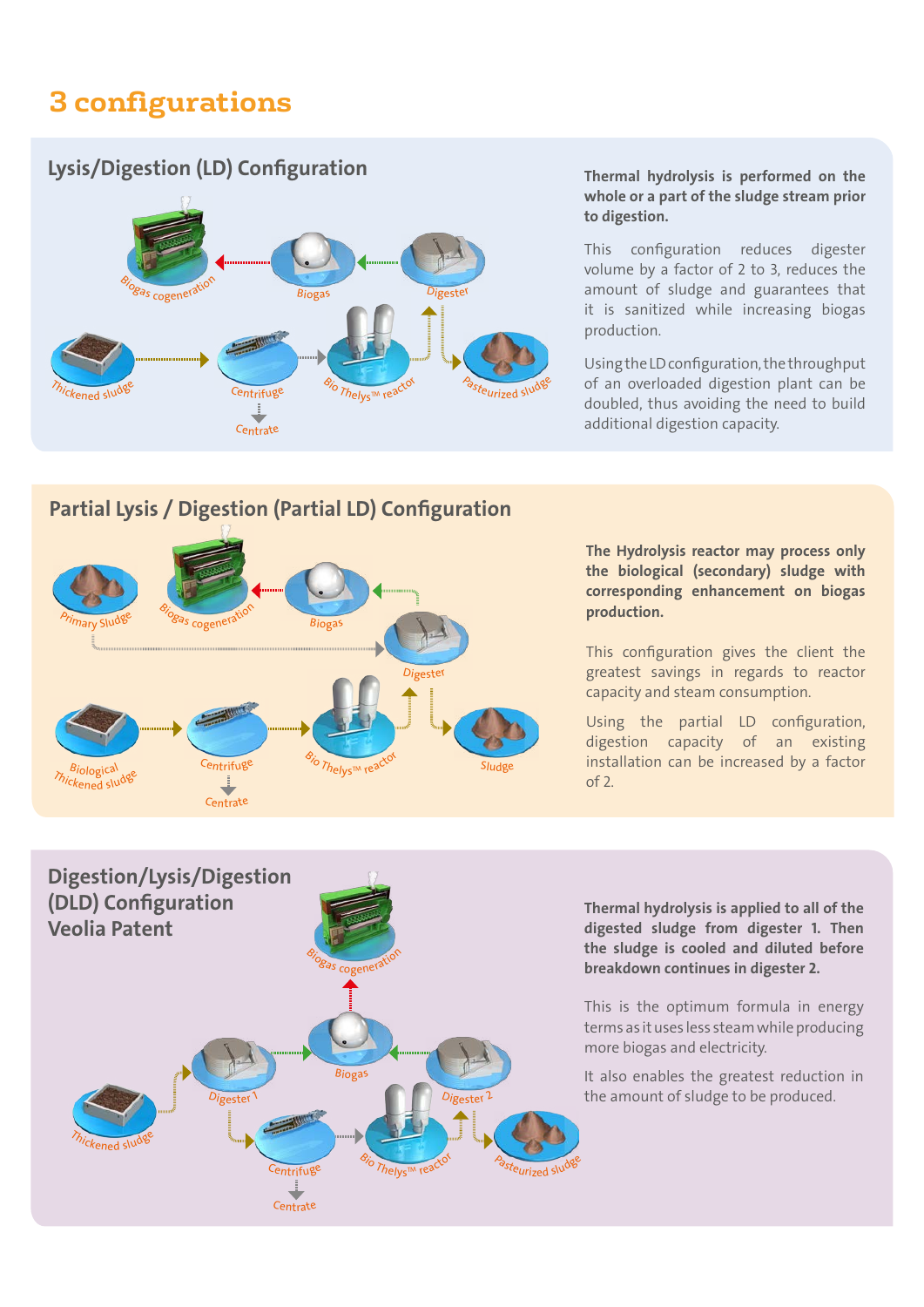# **A solution that guarantees energy and environmental performance**

Many possibilities for using biogas:

- > Conversion into 'green' electricity via co-generation
- > Bio-methane production (for injection into the network or as fuel)

With external input (co-digestion), energy self-sufficiency or even a positive energy footprint may be achieved by the plant.

Bio Thelys™ combines with other Veolia sludge treatment processes and completes them to offer even more sustainable solutions.





**Reduced carbon footprint of the facilities**

> **Complete sludge pasteurization**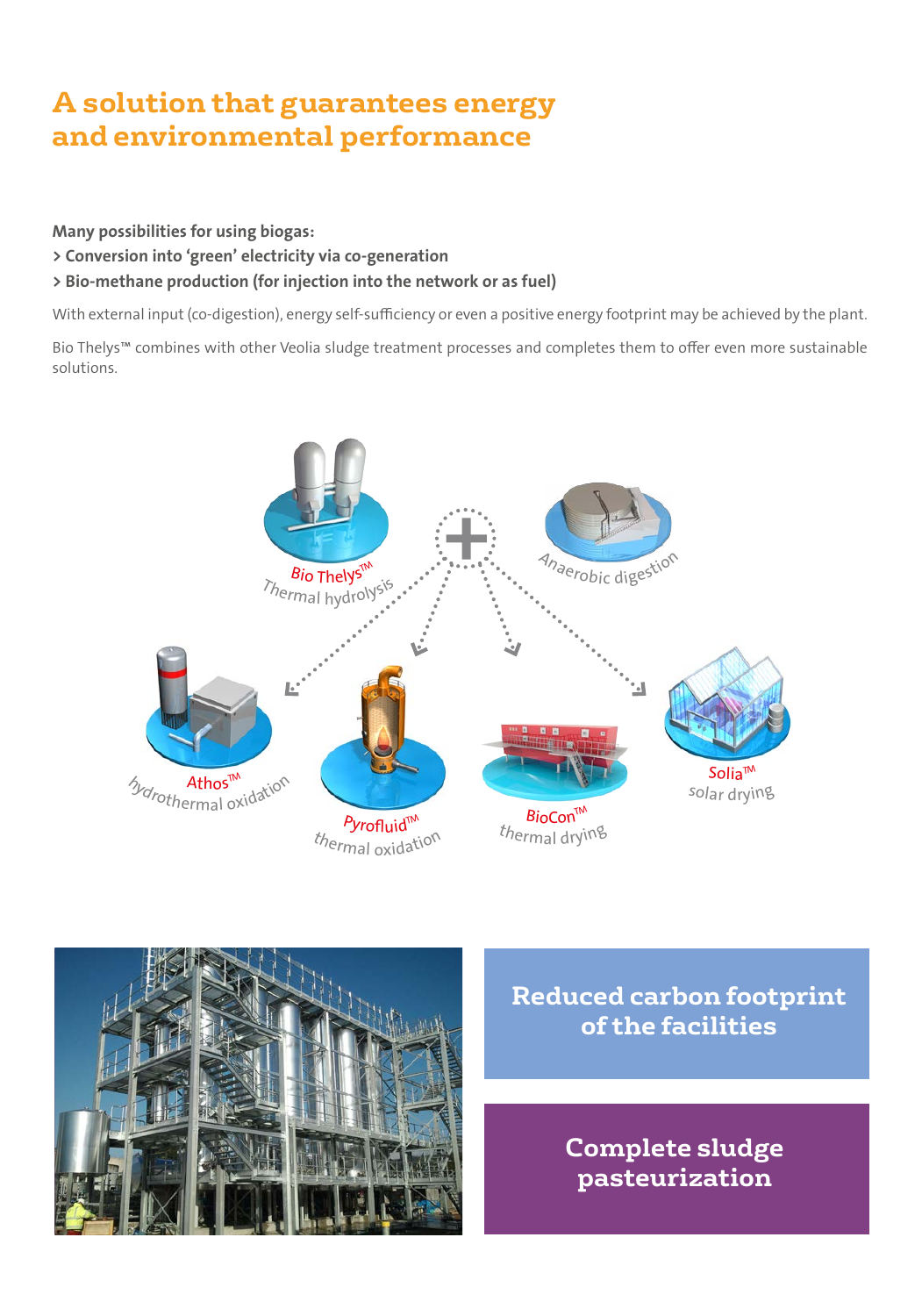# **Our Bio Thelys™ References**

| <b>Oxford, United Kingdom</b>   | 2013 | 1,400,000 PE* | 26,000 t DS/year** |
|---------------------------------|------|---------------|--------------------|
| <b>Esholt, United Kingdom</b>   | 2013 | 2,100,000 PE  | 32,800 t DS/year** |
| <b>Tergnier, France</b>         | 2011 | 30,000 PE     | 1,600 t DS/year**  |
| Monza, Italy                    | 2010 | 750,000 PE    | 15,800 t DS/year   |
| Le Pertuiset SIVO, France       | 2008 | 80,000 PE     | 2,000 t DS/year    |
| <b>Château-Gonthier, France</b> | 2007 | 38,000 PE     | 1,000 $t$ DS/year  |
| Saumur, France                  | המחי | 60.000 PF     | 1,600 $t$ DS/year  |

*\* PE: Population Equivalent.*

*\*\* including sludge external input.*